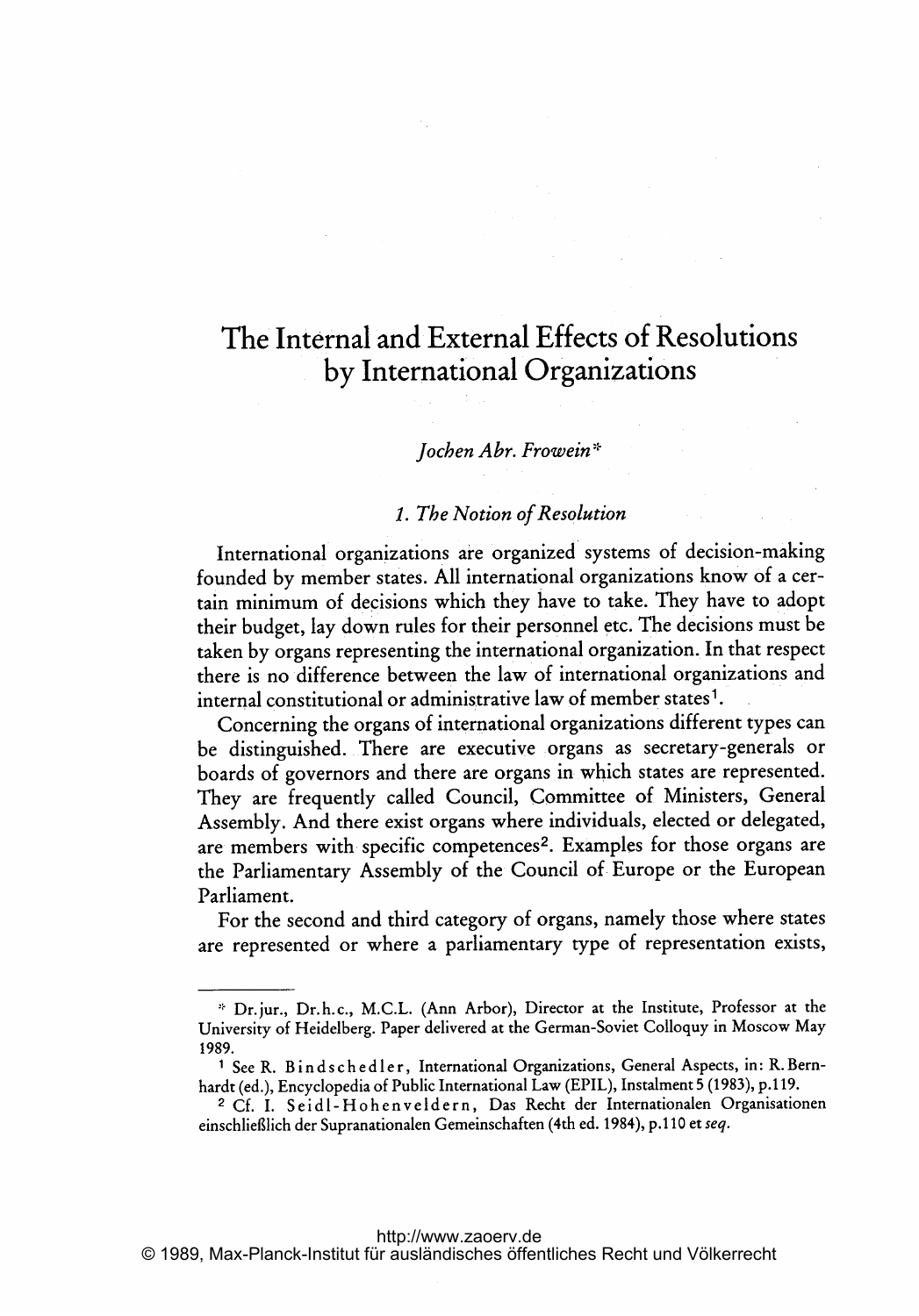decisions will be taken by <sup>a</sup> vote which may require unanimity, qualified or simple majority. The outcome of such <sup>a</sup> vote will be <sup>a</sup> resolution of the organ concerned3. The legal effects of such <sup>a</sup> resolution will depend on the specific constitutional system applicable for the international organization. Special rules for the form and procedure of the resolution may apply depending on the specific provisions.

# 2. The Relevance of Resolutions for the Internal System of the International Organization

Resolutions will be adopted for the development of the internal structure of the organization, for laying down rules of procedure, for setting up suborgans or entities and in general for rule-making within the system. Through resolutions of the competent organs the consensus of member states as to the normal practice within the organization will be formed. In the same way new activities falling within the sphere of competence of the organization may be circumscribed by resolutions.

The establishment of peace-keeping-forces by the Security Council and the General Assembly of the United Nations is <sup>a</sup> good example for the use of resolutions to develop the internal structure of the organization4. Another example is the recent adoption by the Committee of Ministers of the Council of Europe of rules concerning compensation for applicants before the European Commission of Human Rights after the Committee of Ministers has established <sup>a</sup> violation5. The rule is covered by Art.32 of the European Convention on Human Rights but <sup>a</sup> framework had to be established within the Committee of Ministers<sup>6</sup>. No internal system of an international organization can be understood without taking into account the body of resolutions existing within that organization.

As to the binding force of resolutions within the organization the following seems to be generally accepted. Resolutions have binding force for the officials of the international organization. The officials are generally not entitled to question the lawfulness of a resolution. This is indeed the general consequence of the fact that these officials are under <sup>a</sup> duty of loyalty to the organization. They have to accept resolutions in the same

<sup>&</sup>lt;sup>3</sup> A wider notion is apparently used by H. Schermers, International Organizations, Resolutions, in: EPIL Instalment <sup>5</sup> (1983), p. 159.

<sup>&</sup>lt;sup>4</sup> The resolutions are to be found in: R.C.R. Siekmann, Basic Documents on United Nations and related Peace- Keeping Forces (1985).

<sup>5</sup> Rule 9, para.2, Rules of Procedure for Art.32.

 $6$  Frowein-Peukert, EMRK-Kommentar (1985), p.427 et seq.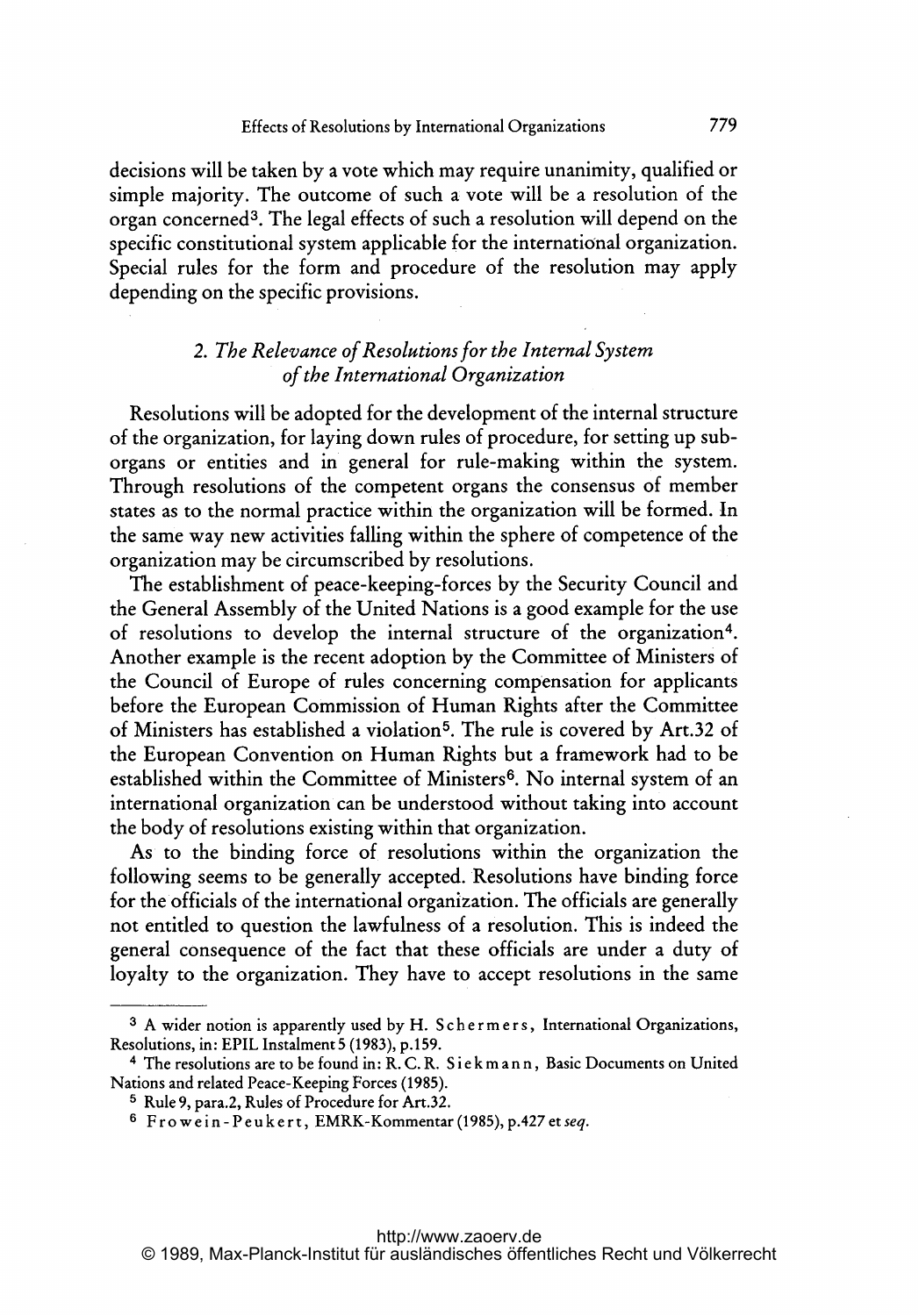way as civil servants have to comply with administrative rules or orders they receive from their superiors. An exception may exist where <sup>a</sup> resolution was adopted by <sup>a</sup> parliamentary organ which is not competent to give orders to the officials of the organization. In practice this, seems to be a rather rare occurrence.

Resolutions are also binding for all the subordinate organs of the international organization. Where the resolutions are adopted by an organ composed of representatives of the member states they will be binding for the executive organs of the international organizations if no other special rule exists. As for the organ which has adopted the resolution it is bound by that resolution until <sup>a</sup> further resolution having the same rank has come into force.

Although much will depend on the specific constitution. of the international organization <sup>a</sup> certain presumption exists that resolutions lay down general rules while specific decisions have to be taken by the competent administrative organ. The International Court of justice stated in <sup>1977</sup> for the United Nations:

"In regard to the Secretariat the General Assembly is given by the Charter a power to make regulations, but not <sup>a</sup> power to adjudicate upon, or otherwise deal with particular instances"7.

In that respect the Court suggested animportant and useful distinction between the broad regulatory powers of the General Assembly and the authority of the Secretary-General to decide., specific cases, as Theodor M e r o n has correctly emphasized<sup>8</sup>. In his concurring opinion to the Advisory Opinion of 20july <sup>1982</sup> (Application for Review of judgement No.273 of the United Nations Administrative Tribunal) Judge Mo <sup>s</sup> <sup>I</sup> <sup>e</sup> <sup>r</sup> dealt with the relationship of different resolutions of United Nations organs. He stated:

"In municipal legal systems itis <sup>a</sup> generally accepted principle that everyone can rely on the validity of <sup>a</sup> legal norm duly enacted by the competent authority and promulgated in due form to whom it may concern. The internal law of the United Nations Organization is, as far as the relationship between the Organization and its staff-members is concerned, in the same legal position as domestic law ... If the International Civil Service Commission erroneously interpreted General Assembly Resolution 33/119, and the Secretary General consequently amended rule 109.5 in <sup>a</sup> manner not in conformity with the will expressed by

<sup>7</sup> ICJ Reports 1977, p.61.

<sup>&</sup>lt;sup>8</sup> T. Meron, Charter Powers of the United Nations Secretary-General with regard to the Secretariat and the Role of General Assembly Resolutions, Za6RV42 (1982), pp.731, 751.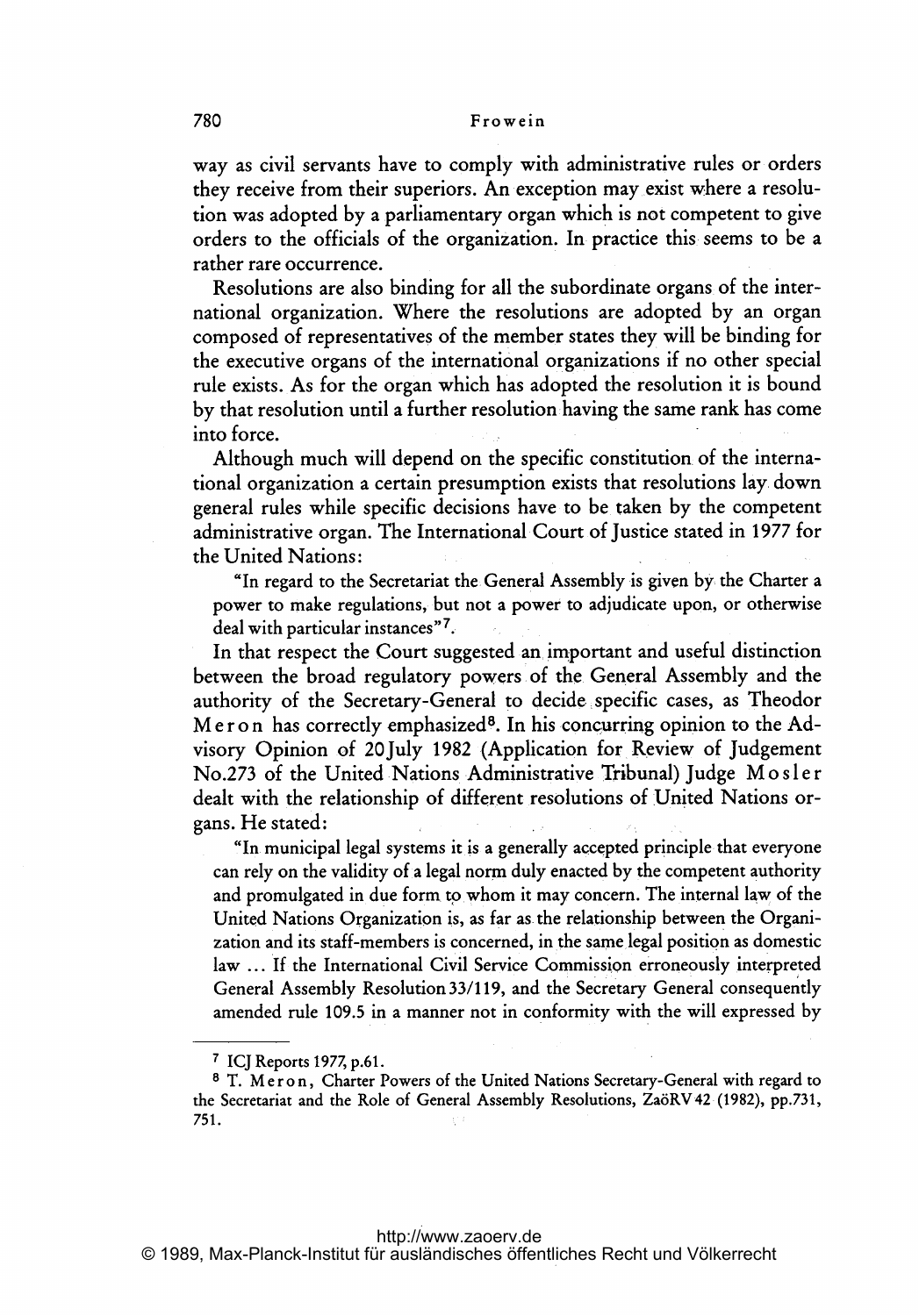that resolution, that error of interpretation is to be imputed to the United Nations Organization, but not to the staff-members, who are bound by the rules, and correspondingly, can rely on their validity"9.

In another context in the same concurring opinion Judge Mosler recognized that there may be <sup>a</sup> hierarchy of norms within the system of international organizations:

"This regulation is the higher norm in the hierarchy of the legal provisions applicable to the present case. Resolution 34/165 could not have the effect of changing the law, since it did not either amend regulation 12.1 or clearly state that the General Assembly decided either to disregard this regulation or ..." 10.

### 3. The Lawfulness of Resolutions

There are comparatively few charters of international organizations which provide for an organized system in which the lawfulness of resolutions can be tested. This is the case for the European Communities where resolutions which have binding force for the member states concerned, as regulations, directives or decisions, can be attacked before the European Court of Justice<sup>11</sup>. Within such a system acts of the organization which are binding according to the constitutional instrument but which have not been declared null and void by the respective court are valid and no challenge to their lawfulness is possible 12.

As the International Court of Justice has underlined there is no procedure for determining the validity of acts of the United Nations. Therefore, as the Court observed, each organ of the organization must, in the first place, determine its own jurisdiction<sup>13</sup>. The Court has stated in the Namibia Advisory Opinion that "a resolution of <sup>a</sup> properly constituted organ of the United Nations which is passed in accordance with that organ's rules of procedure, and is declared by its President to have been so passed, must be presumed to have been validly adopted"14. In the Advisory Opinion concerning Certain Expenses of the United Nations, the Court hinted at the possibility that the violation of internal provisions may

<sup>9</sup> ICJ Reports 1982, p.386.

<sup>&</sup>lt;sup>10</sup> ICJ Reports 1982, p.388.

<sup>&</sup>lt;sup>11</sup> Art.173 EEC-treaty.

<sup>12</sup> Art. <sup>184</sup> EEC-treaty provides for judicial review also where the lawfulness of <sup>a</sup> regulation is challenged incidentally in a case.

<sup>13</sup> Certain Expenses of the United Nations (Advisory Opinion), IQJ Reports 1962, pp.151, 168.

<sup>&</sup>lt;sup>14</sup> South West Africa/Namibia (Advisory Opinion), ICJ Reports 1971, pp.16, 22.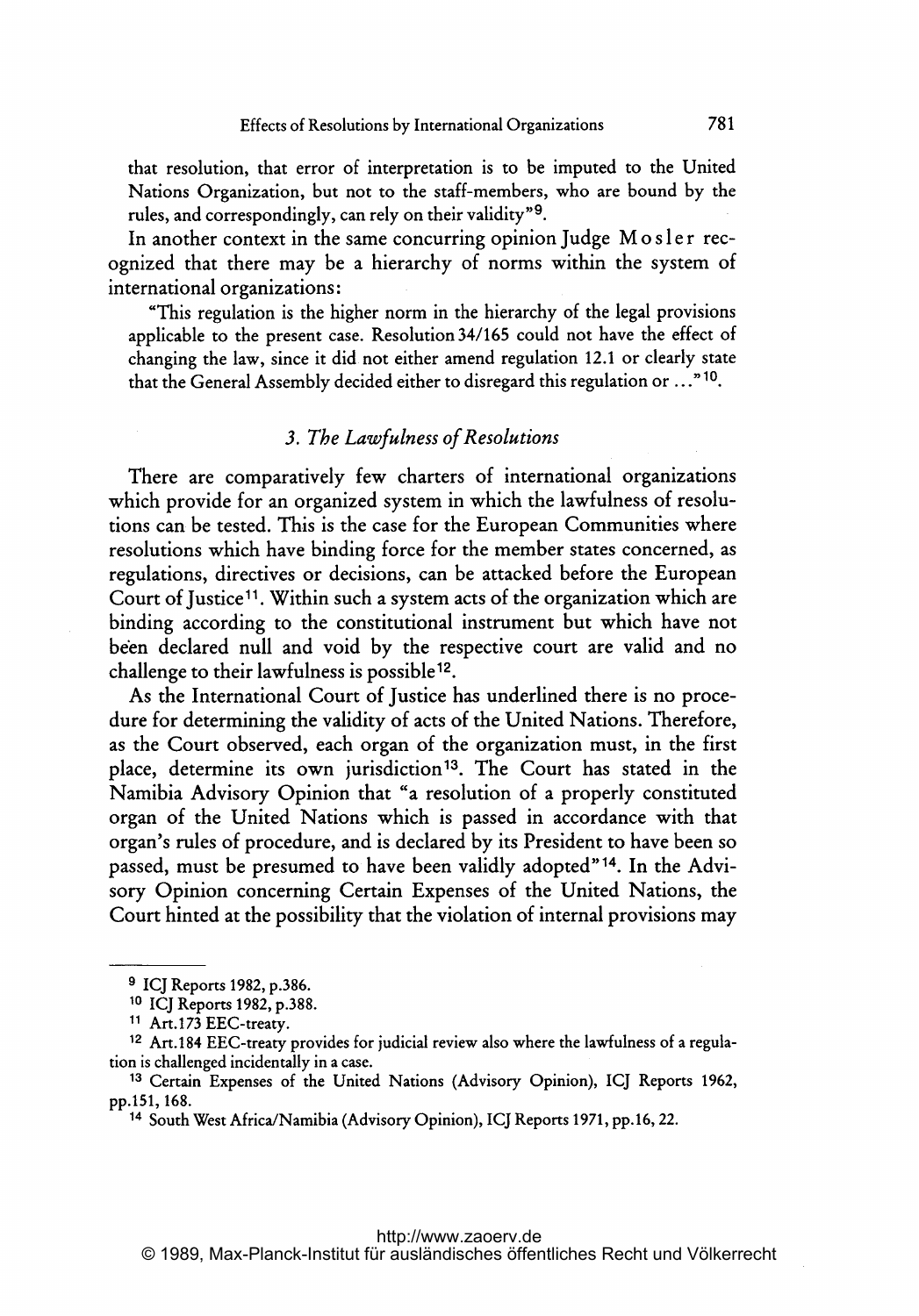not make the act itself illegal if it is within the general jurisdiction of the organization. A presumption is seen to exist for actions appropriate for the fulfillment of one of the stated purposes of the United Nations as being valid.

The Court stated:

"If it is agreed that the action in question is within the scope of the functions of the organization but it is alleged that it has been initiated or carried out in <sup>a</sup> manner not in conformity with the division of functions among the several organs which the Charter prescribes, one moves to the internal plane, to the internal structure of the organization. If the action was taken by the wrong organ, it was irregular as <sup>a</sup> matter of that internal structure, but this would not necessarily mean that the expense incurred was not an expense of the organization. Both national and international law contemplate cases in which the body corporate or politic may be bound, as to third parties, by an ultra vires act of an agent<sup>",15</sup>.

Where no possibility exists to settle by judicial procedure a dispute as to the lawfulness of any act of the international. organization, the danger is always present that the states concerned may take the law into their own hands. This is what happened when member states of the United Nations refused to pay their share of the budget for peace-keeping-operations because they considered these acts to be illegal under the Charter. The advisory opinion of the International Court of Justice in the Certain Expenses case was not binding and was, in fact, not accepted by the states concerned. Unless a compromise is found, a dispute as to the legality of United Nations acts may well lead to the non-recognition. of the acts by some states<sup>16</sup>. This is a considerable weakness of the system. Legal doctrine has discussed possible limitations for <sup>a</sup> state to rely on the unlawfulness of acts of the organization. It is frequently stated that a distinction may be made between acts manifestly *ultra vires* and others. One may not expect a great deal of clarification by that distinction<sup>17</sup>.

States wishing to reject resolutions by international organizations as unlawful can rely on famous statements by judges of the International Court of Justice. In the Certain Expenses case Judge Winiars ki, then President of the Court, concluded:

"It is the State which regards itself as the injured party which itself rejects <sup>a</sup> legal instrument vitiated, in its opinion, by such defects as to render it <sup>a</sup> nullity

http://www.zaoerv.de

<sup>15</sup> ICJ Reports 1962, p. 168.

<sup>16</sup> J. A. Frowein, United Nations, in: EPIL Instalment 5 (1983), pp.272, 278.

<sup>&</sup>lt;sup>17</sup> Compare E. Osieke, The Legal Validity of Ultra Vires Decisions of International Organizations, American journal of International Law <sup>77</sup> (1983), pp.239, <sup>249</sup> et seq.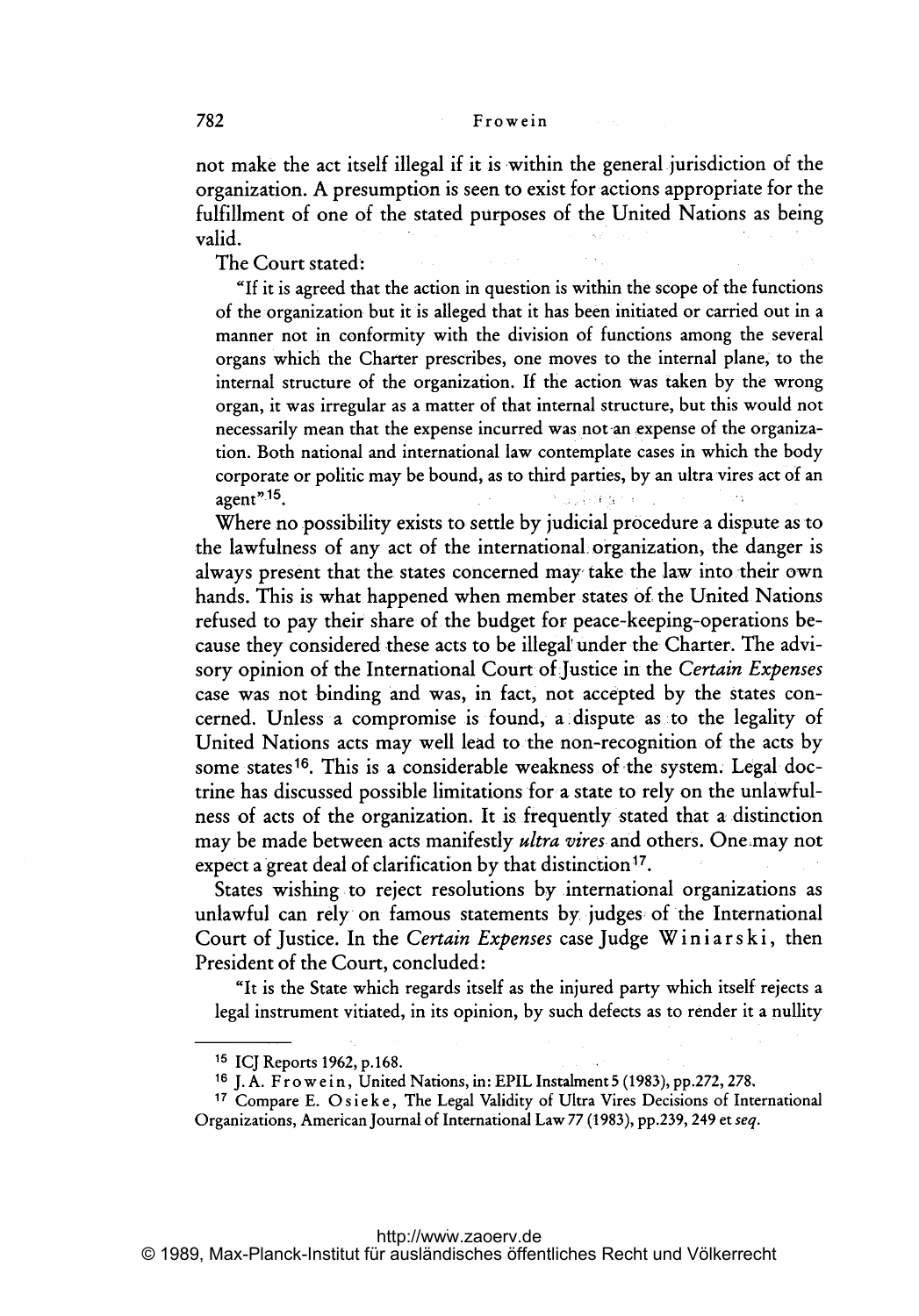A refusal to pay, as in the case before the Court, may be regarded by <sup>a</sup> Member State, loyal and indeed devoted to the Organization, as the only means. of protesting against <sup>a</sup> resolution of the majority which, in its opinion, disregards the true meaning of the Charter and adopts in connection with it <sup>a</sup> decision which is legally invalid"  $18$ .

Similarly Judge Gros stated in 1980:

"A decision of the WHO which is contrary to international law does not become lawful because a majority of States has voted in favour of it ...; member States are not bound to implement an unlawful act if that is what they hold it to be, and the practice of international organizations has shown that recourse is had in such circumstances to <sup>a</sup> refusal to carry out such act. Consequently nothing is settled by <sup>a</sup> decision taken by <sup>a</sup> majority of member States in matters in which <sup>a</sup> specialized agency oversteps its competence. Numbers cannot cure <sup>a</sup> lack of constitutional competence"<sup>19</sup>.

It is impossible to solve that issue in a satisfactory manner in present-day international law. If one realizes that even binding decisions by the International Court of justice are sometimes rejected as null and void because the decision of the Court on jurisdiction is seen as faulty<sup>20</sup>, one must conclude that states will not be willing to give up that last possibility. The only hope which could be expressed is that with <sup>a</sup> growing international confidence instances of that sort will become rarer<sup>21</sup>.

#### 4. Legal Consequences of Resolutions for Member States

We shall now consider the legal consequences of resolutions which are accepted as being lawful. No issue arises where the charter of the international organization declares that <sup>a</sup> resolution is formally binding. Within the system of the European Communities <sup>a</sup> resolution may amount to <sup>a</sup> formally binding legal instrument as a Regulation or Directive<sup>22</sup>. Within the United Nations system the Security Council can take binding decisions

<sup>18</sup> ICJ Reports 1962, p.232.

<sup>19</sup> Interpretation of the Agreement of <sup>25</sup> March <sup>1951</sup> between the WHO and Egypt (Advisory Opinion), ICJ Reports 1980, pp.4, 35.

<sup>20</sup> The United States seem to have taken that position as to the decision of the IQJ concerning its jurisdiction in the Nicaragua case. Cf. K. Oellers-Frahm, Die »obligatorische« Gerichtsbarkeit des Internationalen Gerichtshofs, ZaöRV 47 (1987), p.24 et seq.

 $21$  As to nullity in international law generally see J.A. Frowein, Nullity in International Law, in: EPIL Instalment 7 (1984), p.361.

<sup>22</sup> Art. 189 EEC-treaty.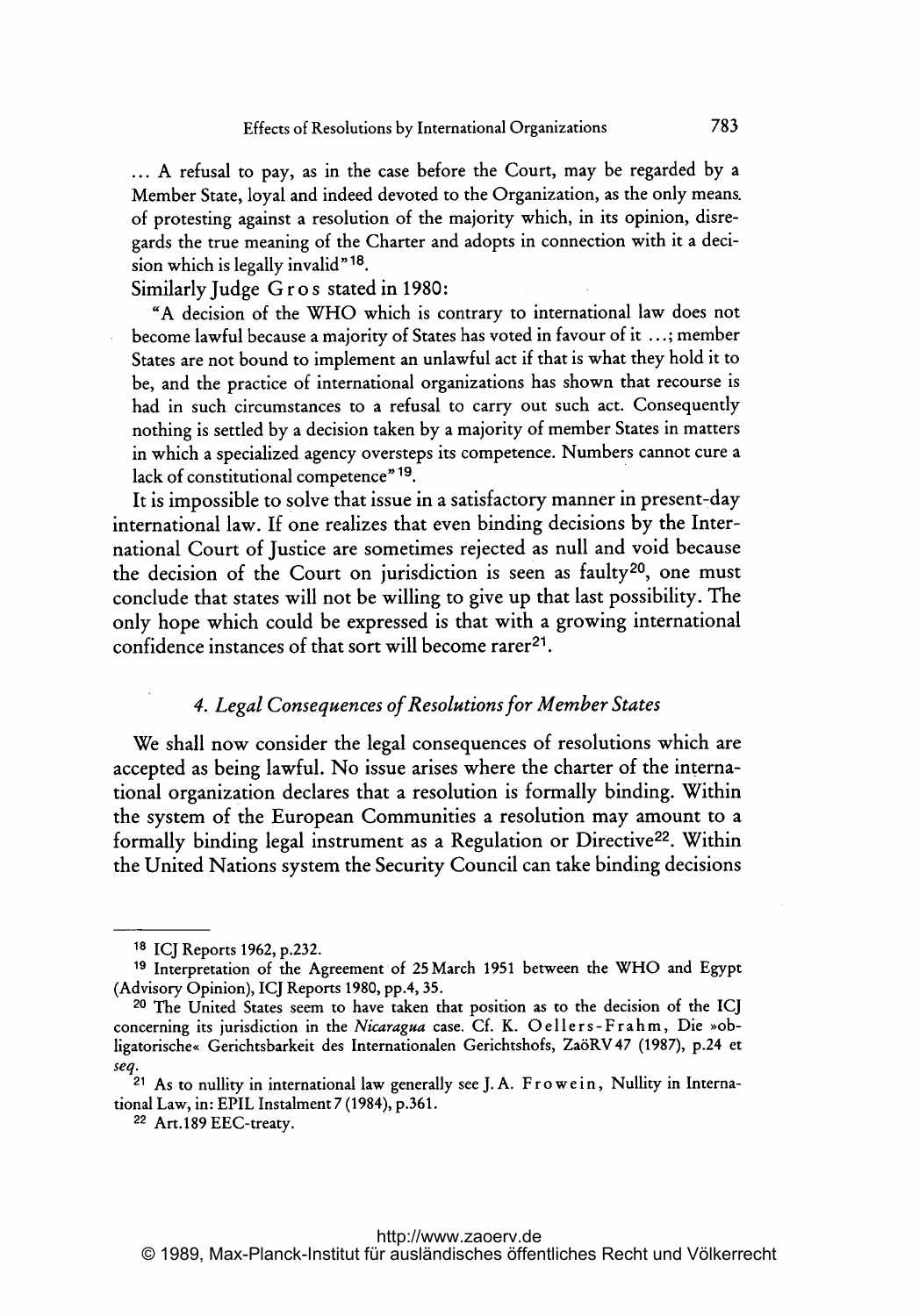under chapter VII<sup>23</sup>. Although these decisions will be formally adopted by a resolution they are of a different category. Therefore they shall not be discussed in the present context. Unless <sup>a</sup> state argues nullity it is bound to follow <sup>a</sup> binding decision.

It is, however, of considerable interest to find out whether resolutions which are not formally binding may nevertheless have legal consequences. Resolutions of that sort are recommendations to member states and they are frequently qualified as such. Recommendations may become binding on a state concerned if that state formally enters into the obligation vis-àvis the international organization to implement such a resolution<sup>24</sup>. This can be of importance.

It is wellknown that <sup>a</sup> dispute has existed from the very beginning whether or not Security Council resolutions based on Art.40 of the United Nations Charter concerning provisional measures are binding as such<sup>25</sup>. Although the better arguments would seem to show that the resolutions in fact have binding character as all members of the Security Council implied when resolution <sup>598</sup> (1987) concerning the war between Iran and Iraq was adopted<sup>26</sup>, this may not be the view of the states parties to the conflict. As soon as they declare themselves ready to implement such <sup>a</sup> resolution, they are bound by public international law to do  $\delta$ <sup>27</sup>.

Another example where resolutions which were not binding on nonmember states were in fact accepted by one state, thereby creating <sup>a</sup> legal obligation to implement them, concerns the economic boycott on Rhodesia. In that context the Federal Republic of Germany, who was not yet <sup>a</sup> member of the United Nations at that time, notified the Secretary-General of the United Nations that it would support the economic sanctions against Rhodesia<sup>28</sup>. This declaration created a legal obligation for the

<sup>23</sup> It is doubtful whether Art.25 makes other decisions binding as the ICJ held in the Namibia Advisory Opinion, ICJ Reports 1971, pp.16, 53; for a contrary view which seems to be the one on which United Nations practice is based, see Frowein (note 16), p.277 et seq.<br><sup>24</sup> Paul D e V i s s c h e r, Valeur et autorité des actes des organisations internationales, in:

R.-J. Dupuy (ed.), Manuel sur les organisations internationales (1988), p.323.

<sup>&</sup>lt;sup>25</sup> Cf. J.A. Frowein, in: B. Simma (ed.), Kommentar zur Charta der Vereinten Nationen (1989) (forthcoming), Art.40, No.17 et seq.

<sup>26</sup> Cf. S/PV.2750, 20 July 1987,p.16.

<sup>27</sup> Iraq had immediately accepted the binding nature of the resolution, ILM (International Legal Materials) 26 (1987), pp. 1485-1486.

<sup>&</sup>lt;sup>28</sup> D. v. Schenck, Das Problem der Beteiligung der Bundesrepublik Deutschland an Sanktionen der Vereinten Nationen, besonders. im Falle Rhodesiens, ZaöRV29 (1969), pp.257,267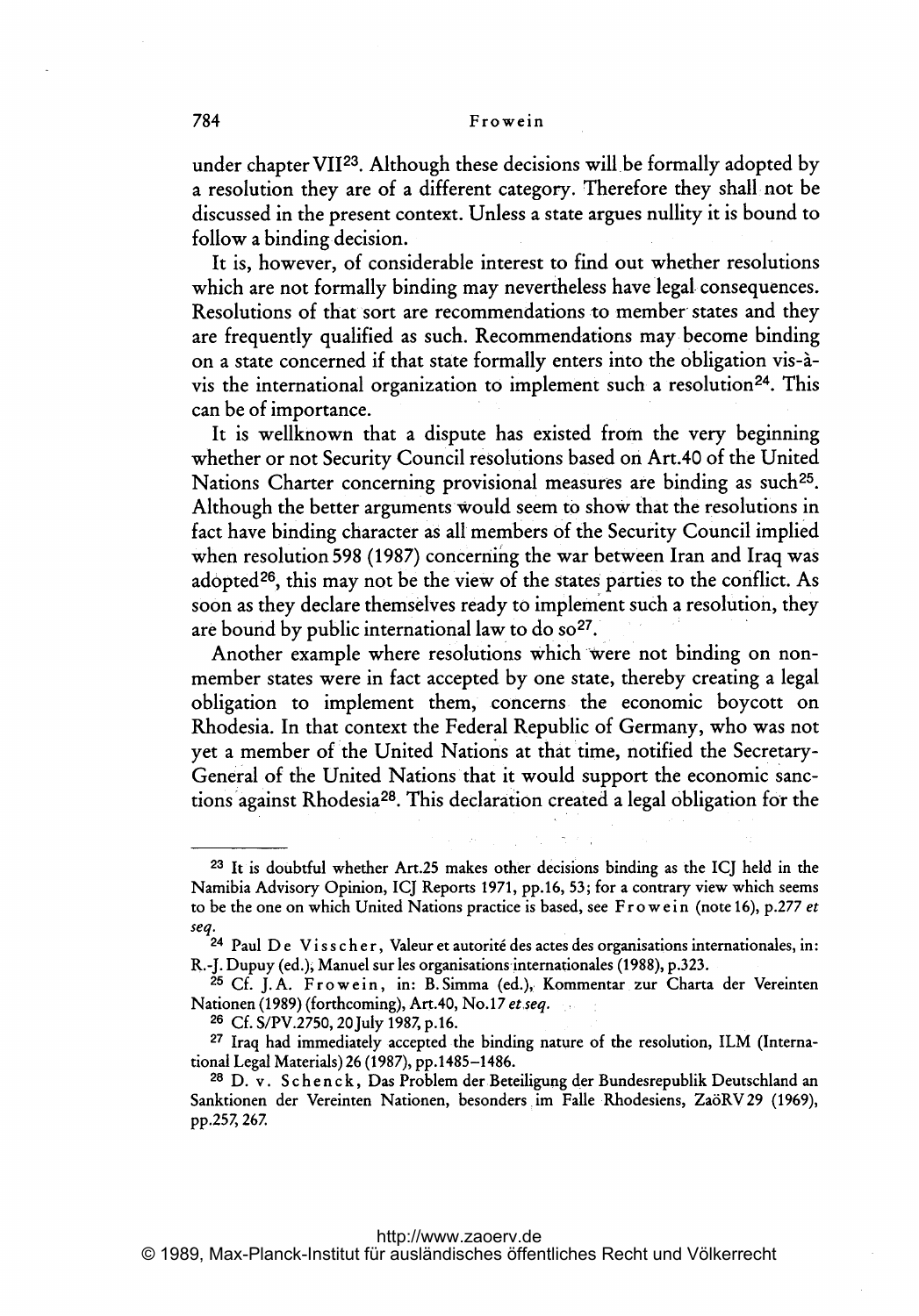Federal Republic of Germany. Switzerland made it quite clear that it could not accept any obligation but was willing to impose unilateral measures to avoid circumvention of the sanctions on Swiss territory<sup>29</sup>.

May one say that there exists an obligation to at least consider seriously whether or not <sup>a</sup> state should follow <sup>a</sup> recommendation issued by an international organization? A certain logic could be seen in such <sup>a</sup> proposition, especially where the state concerned has voted in favour of the resolution3O. However, state practice does not seem to support <sup>a</sup> clear legal obligation under those circumstances. It may be due to the number of resolutions adopted by international organizations nowadays that compliance with them is not very high in many areas. It could be something to consider for the practice of organizations whether <sup>a</sup> reduction of the number of resolutions would not sometimes be preferable. Only <sup>a</sup> systematic attitude to completely ignore recommendations could be seen as <sup>a</sup> violation of the principle of good faith and loyalty towards the organization.

More interesting legal issues arise where member states do in fact comply with resolutions of international organizations and the lawfulness of their action is later challenged. It would seem that the international organization itself can never argue that the state has acted illegally if it has complied with <sup>a</sup> resolution of the organization. This would apply to arguments concerning the lawfulness under the law of the international organization itself or under public international law in general.

It is much less clear whether there are cases where a resolution of an international organization may have <sup>a</sup> justifying effect for state action visà-vis a state, also a member of that organization, which later challenges the legality of the first state's action. May recommendations, non-binding by themselves, nevertheless be a justification under public international law to apply measures which would otherwise contradict rules of international law? Most, if not all the cases where states have voluntarily agreed to apply sanctions on the basis of recommendations of the General Assembly of the United Nations, for instance to South Africa, were of a nature that no rules of public international law had to be breached by the application of the sanctions themselves<sup>31</sup>. This is generally the case where a partial economic

<sup>&</sup>lt;sup>29</sup> R. L. Bindschedler, Das Problem der Beteiligung der Schweiz an Sanktionen der Vereinten Nationen, besonders im Falle Rhodesiens, ZaöRV28 (1968), pp.1, 12,14.

 $30$  In this sense De V is s cher (note 24), p.323.

<sup>&</sup>lt;sup>31</sup> See J. A. Frowein, Collective Enforcement of International Obligations, ZaöRV 47 (1987), pp.67, 70.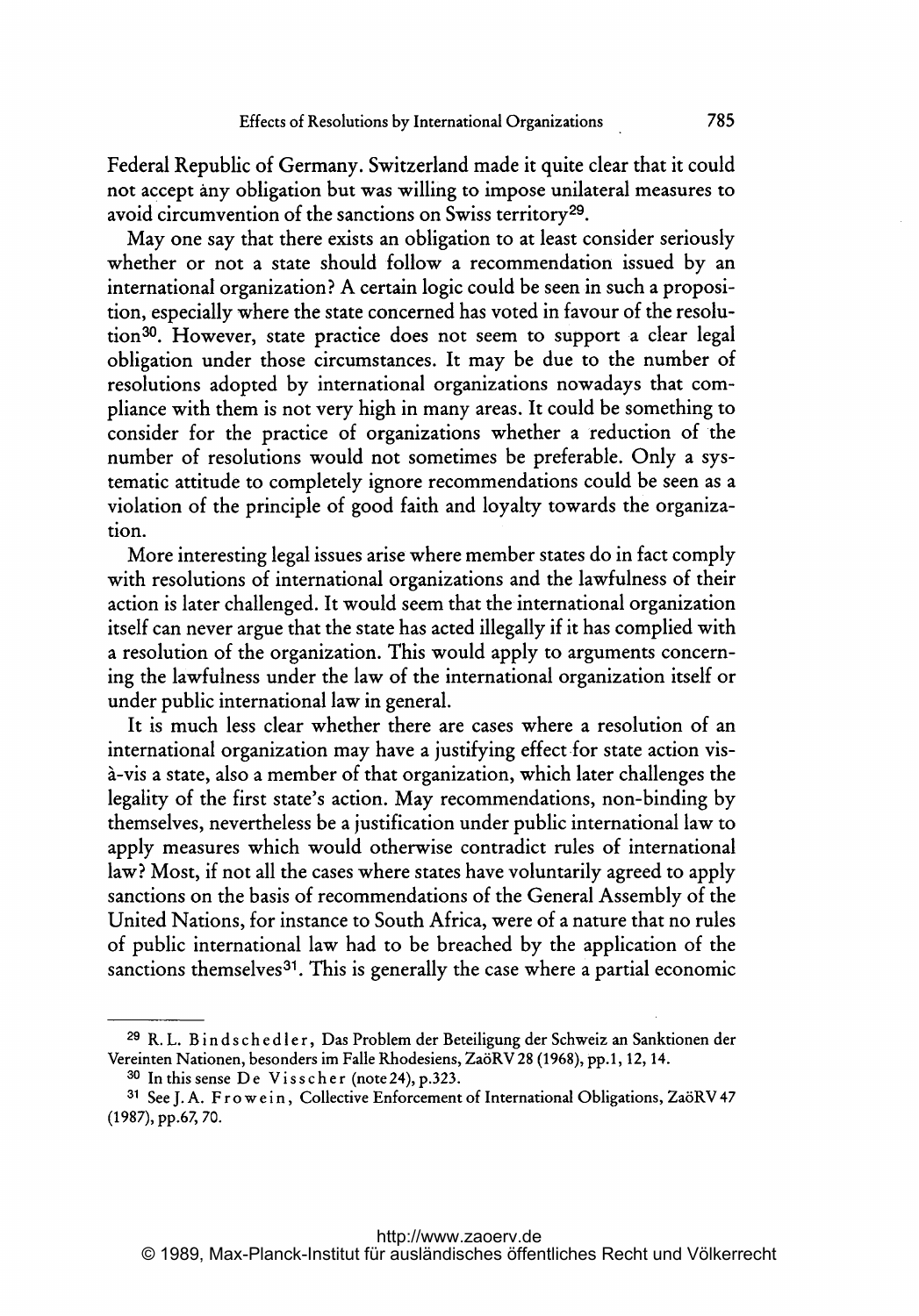boycott is being imposed without any special treaty relations existing and no GATT-rules being breached. However, one may well ask whether resolutions by the Security Council or by, the General Assembly of the United Nations cannot have a. certain.justifying effect where the recommendation is clearly within the competence of the United Nations. Paul De Visscher goes very far in accepting such a justification. He expressly states that in the relations between member states recommendations have, at the minimum, the value of authorizations which implies that states members who wish to act accordingly have the right to do so even notwithstanding treaty obligations which they may have concluded with another member state32.

According to another argument the justification would lie in the recommendation because the view expressed by the competent United Nations organ must be deemed to have expressed <sup>a</sup> correct appreciation. This would not be <sup>a</sup> completely independent substantive justification but rather an important procedural presumption created by the recommendation<sup>33</sup>. It would seem that this interpretation has been adopted by United Nations practice at least in some instances.

Resolution221 (1966) by which the Security Council called upon the Government of the United. Kingdom to prevent, by the use of force if necessary, the arrival at Beira of vessels reasonably believed to be carrying oil destined for Rhodesia, and empowered the United Kingdom to arrest and detain the tanker Joana V upon her departure from Beira in the event her oil cargo was discharged there, raises issues in that context<sup>34</sup>. Britain introduced controls along the coast of Mozambique and checked over 50 tankers from 1966 to  $1971^{35}$ .

It is clear that the Security Council Resolution wanted to create <sup>a</sup> legal authorization for Great Britain.. To what extent could it justify action visa-vis another United Nations member state? At least in one case the British Navy has ordered <sup>a</sup> Greek tanker to change its direction and reach another port36. The interesting additional feature was that Greece had ordered her

<sup>32</sup> See De Visscher (note 24), p.323: «Dans les relations entre Etats membres, les recommandations ont, au minimum, valeur d'autorisations, ce qui implique que les Etats membres qui souhaitent s'y conformer sont en droit de le faire nonobstant toute convention contraire qu'ils auraient pu conclure antérieurement avec un autre Etat membre». See also A. Cassese, International Law in a Divided World (1986), p.244.

<sup>33</sup> Frowein (note 31), p.70 note 15.

<sup>34</sup> The resolution was adopted under chapter VII.

<sup>35</sup> Current Survey, Rhodesia, in: Public Law <sup>17</sup> (1972), p.186.

<sup>36</sup> UN Doc.S/7249.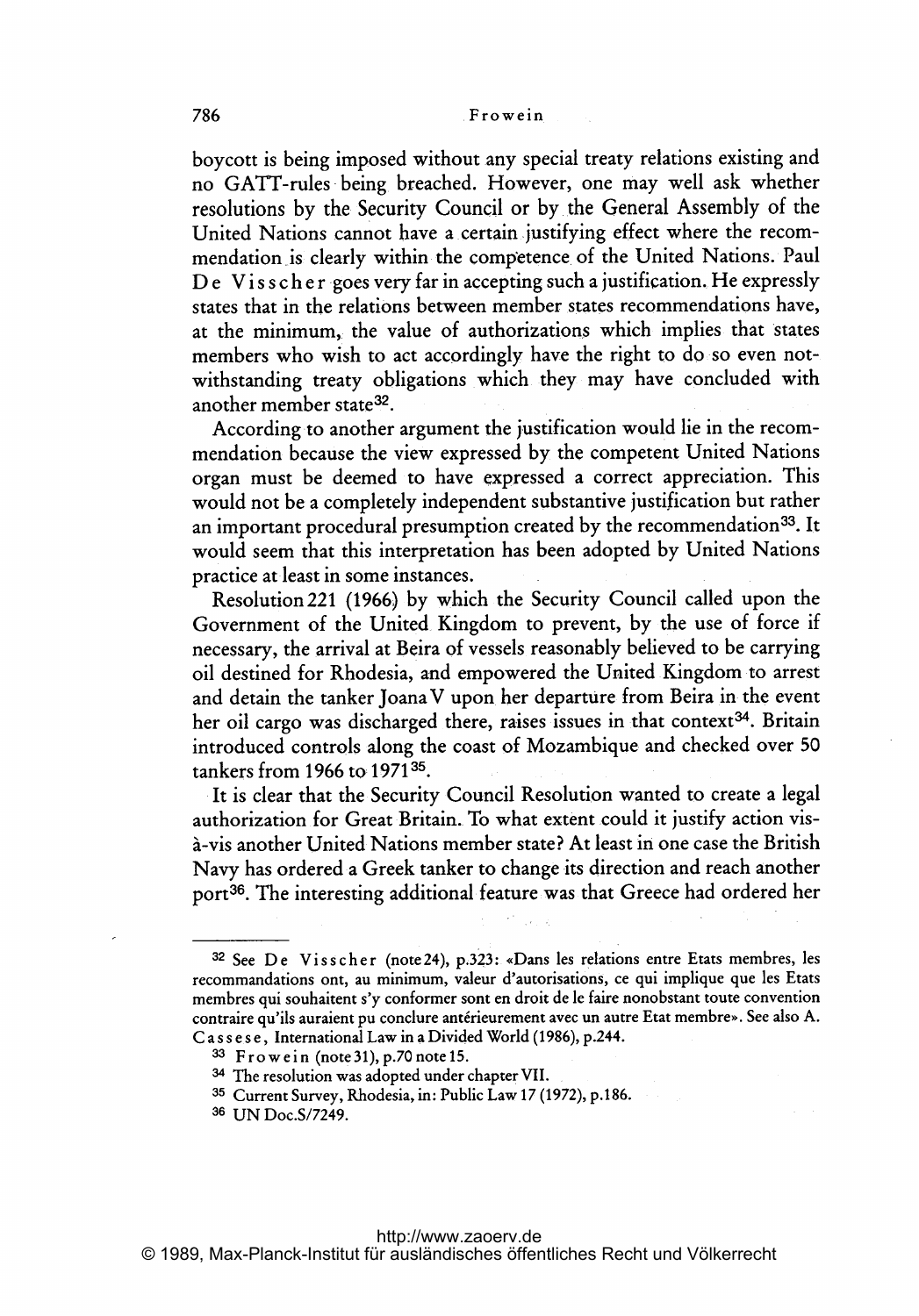tankers not to transport oil to or from Rhodesia. Therefore one may conclude that Greece as flag-state was willing to accept the action by the British Navy. Under those circumstances no problem could arise.

One may argue that the Security Council acted under Art.42 of the Charter creating thereby an authorisation for Britain valid against any United Nations member state. This seems to be the most appropriate solution since Art.42 should be seen as lex specialis for all measures implying the use of military force decided by the Security Council<sup>37</sup>. A decision based on Art.42 creates <sup>a</sup> legal obligation for all states concerned. Although this seems to be the correct interpretation under the law of the United Nations the view has been expressed that the resolution authorising the British actions was <sup>a</sup> mere recommendation and was nevertheless legally sufficient in that respect<sup>38</sup>.

One must certainly be careful not to blur the distinction between binding and non-binding acts of international organizations. However, states should not be able to raise issues of lawfulness where other states comply with recommendations of international organizations if the states affected have themselves indicated that they regard the actions recommended as lawful. Especially <sup>a</sup> state having voted for the resolution should not be able later on to complain about the lawfulness of actions taken by states on the basis of these recommendations.

Separate opinions by judges of the International Court of justice have also implied that justifying effect of recommendations. judge G <sup>r</sup> <sup>o</sup> <sup>s</sup> stated in his dissenting opinion in the Namibia case  $39$ :

"As Judge Lauterpacht said in 1955, and as judge Koretzki said in 1962, <sup>1</sup> consider that the recommendations of the General Assembly, 'although on proper occasions they provide <sup>a</sup> legal authorization for Members determined to act upon them individually or collectively,  $\dots$  do not create a legal obligation to comply with them".

<sup>&</sup>lt;sup>37</sup> Cf. Frowein (note 25), Art. 42 Nos. 18, 19.

<sup>38</sup> G. Fischer, in: J.-P. Cot/A. Pellet, La Charte des Nations-Unies (1986), Art.42, p.715.

<sup>39</sup> IQJ Reports 1971, p.339.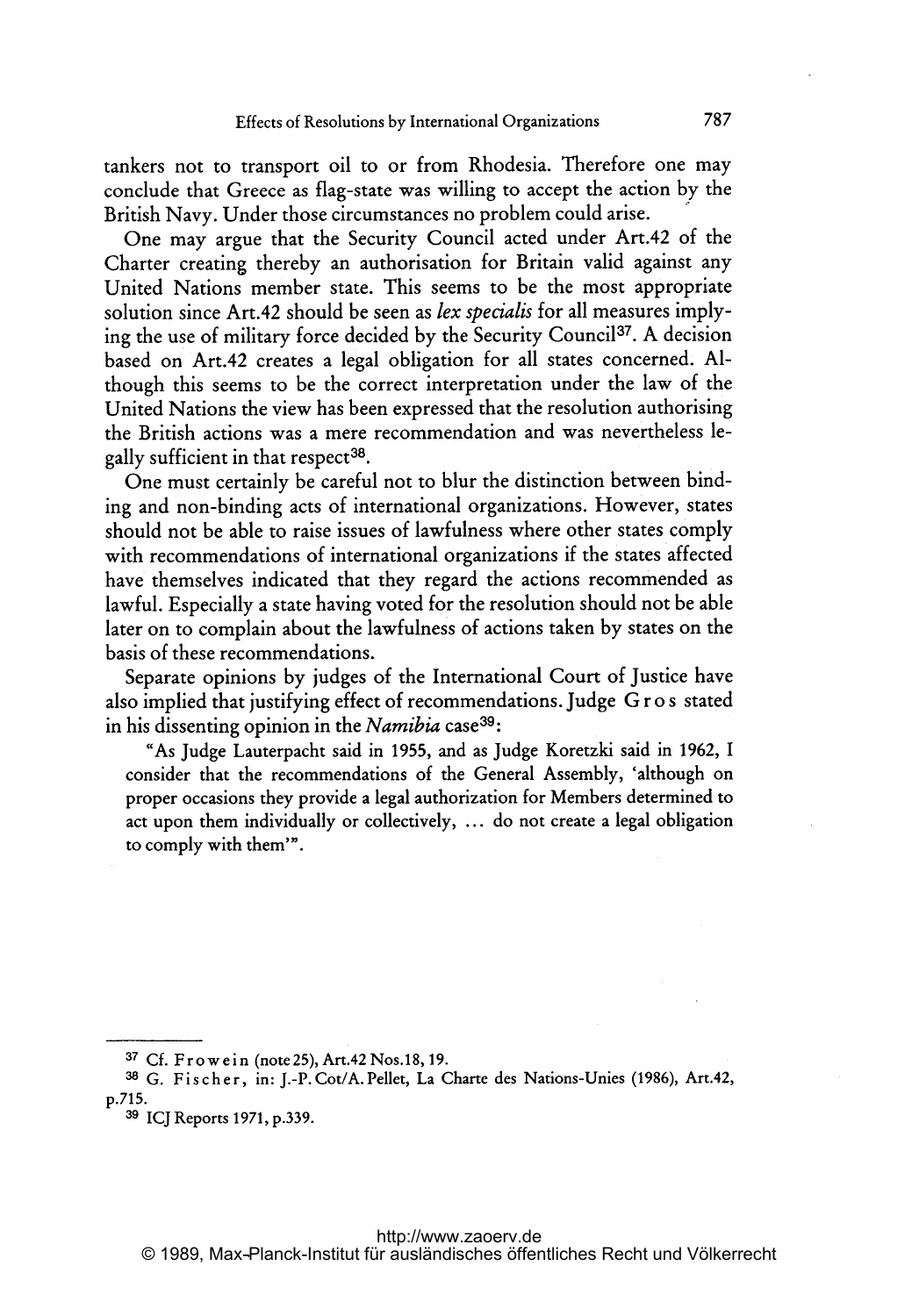#### 788 Frowein

# 5. Resolutions as Declaratory of General Rules ofLaw

It is clear that resolutions, even if adopted by consensus, are not automatically a source of international law<sup>40</sup>. However, they may well be declaratory of law and in that respect they will be taken into account by organs of the international organization at further occasions.

The International Court of justice referred in <sup>a</sup> new manner to General Assembly Resolutions in its judgement in the Nicaragua case. It stated that the *opinio juris* may, though with all due caution, be deduced from the attitude of states towards certain General Assembly Resolutions and it used the Declaration on Principles of international Law concerning Friendly Relations and Cooperation among States in Accordance with the Charter of the United Nations. The Court added:

"The effect of consent to the text of such resolutions cannot be understood as merely that of <sup>a</sup> 'reiteration or illucidation' of the treaty commitment undertaken in the Charter. On the contrary it may be understood as an acceptance of the validity of the rule or set of rules declared by the resolution by them  $s$ elves<sup> $n41$ </sup>.

The Court also used the General Assembly Resolution containing a definition of aggression when it deduced from it <sup>a</sup> rule of customary international law according. to which the sending by or on behalf of <sup>a</sup> state of armed bands, groups of irregulars or mercenaries which carry out acts of armed force against another state of such importance as to amount to an actual armed attack conducted by regular forces, is an armed attack in the sense of customary international law42.

The Court did not overlook the necessity to find out whether the states concerned agree to the principle at issue. In fact, when discussing the General Assembly Resolution 2131 (XX) on intervention it noted that the United States, while voting in favour of the resolution, also declared in the First Committee that it considered the declaration to be "only a statement of political intention and not <sup>a</sup> formulation of law". But the Court added that the same wording appears in the Declaration on Friendly Rela-

<sup>&</sup>lt;sup>40</sup> H. K. Skubiszewski, Les résolutions de l'Assemblée générale des Nations Unies, Annuaire de l'Institut de Droit International, V61.61-I (1985), pp.29-358; cf. also S.M. <sup>S</sup> <sup>c</sup> <sup>h</sup> w <sup>e</sup> <sup>b</sup> <sup>e</sup> 1, United Nations Resolutions, Recent Arbitral Awards and Customary International Law, in: Realism in Law-Making, Essays on International Law in Honour of Willem Riphagen, ed. by A. Bos, H. Siblesz (1986), pp.203-210.

<sup>41</sup> ICJ Reports 1986,p.100.

<sup>42</sup> Ibid., p.103.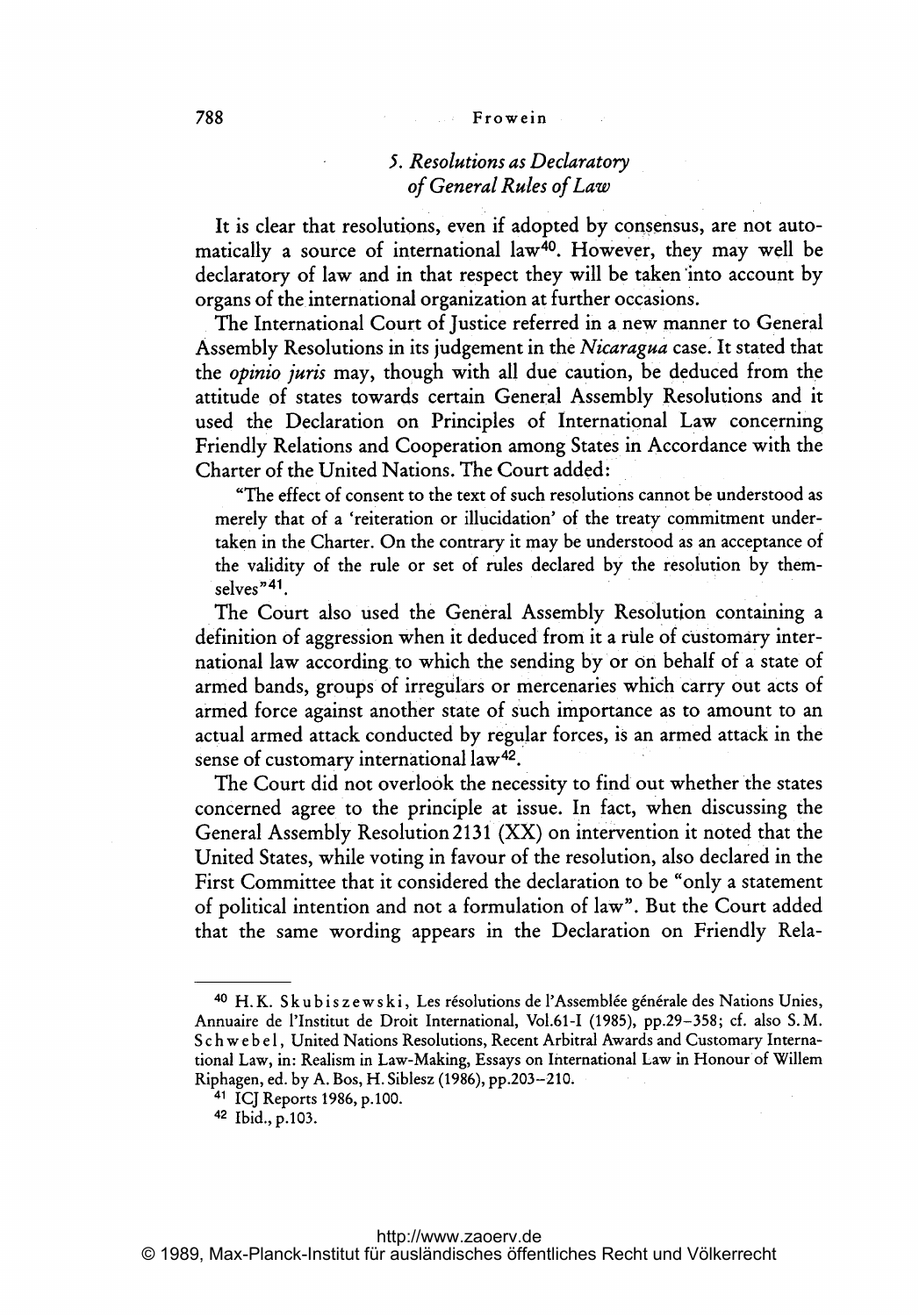tions 2625 (XXV), on the adoption of which no analogous statement was made by the United States representative<sup>43</sup>.

It remains correct that resolutions or declarations by themselves are not <sup>a</sup> source of law. However, they may well be seen as indications of what states consider to be the law. To a certain extent the character of those instruments may be similar to phenomena in municipal law, which without being law in the formal sense may influence legal decisions as means to find the law. This is true for precedents in the continental European legal systems where they have no force of law.

The statements by the International Court of Justice in the Nicaragua case concerned the relevance of resolutions by the competent United Nations organs for the development of rules of general international law. For the internal law of an international organization resolutions containing the confirmation of general principles of law or rules of customary international law must be even more important.

As soon as an issue arises within the international organization where the principle upheld in the resolution could apply, the respective organ will normally take that resolution into account. A state will only be able to challenge the correctness of the principle stated where it has from the very beginning objected to the earlier resolution.

A good example for this development can be seen in the treatment by the Council of the International Civil Aviation Organization of the use of armed force against civilian aircraft. After the tragedy concerning Korean Airlines flight KE <sup>007</sup> the Council adopted <sup>a</sup> resolution on <sup>6</sup> March <sup>1984</sup> according to which the use of armed force against <sup>a</sup> civilian aircraft in flight "constitutes <sup>a</sup> violation of international law, and invokes generally recognized legal consequences". The Council further recognized "that such use of armed force is <sup>a</sup> great threat to the safety of international civil aviation, and is incompatible with the norms governing international behaviour and with the Rules, Standards and Recommended Practices enshrined in the Chicago Convention and its Annexes and with elementary considerations of humanity"44.

On <sup>10</sup> May <sup>1984</sup> the Assembly of the International Civil Aviation Organization adopted <sup>a</sup> protocol relating to an amendment to the Convention on International Civil Aviation according to which the contracting states "recognize that every State must refrain from resorting to the use of weapons against civil aircraft in flight and that, in case of interception, the

<sup>43</sup> ICJ Reports 1986, p.107.

<sup>44</sup> ILM23(1984),p.937

<sup>52</sup> Za6RV 49/4